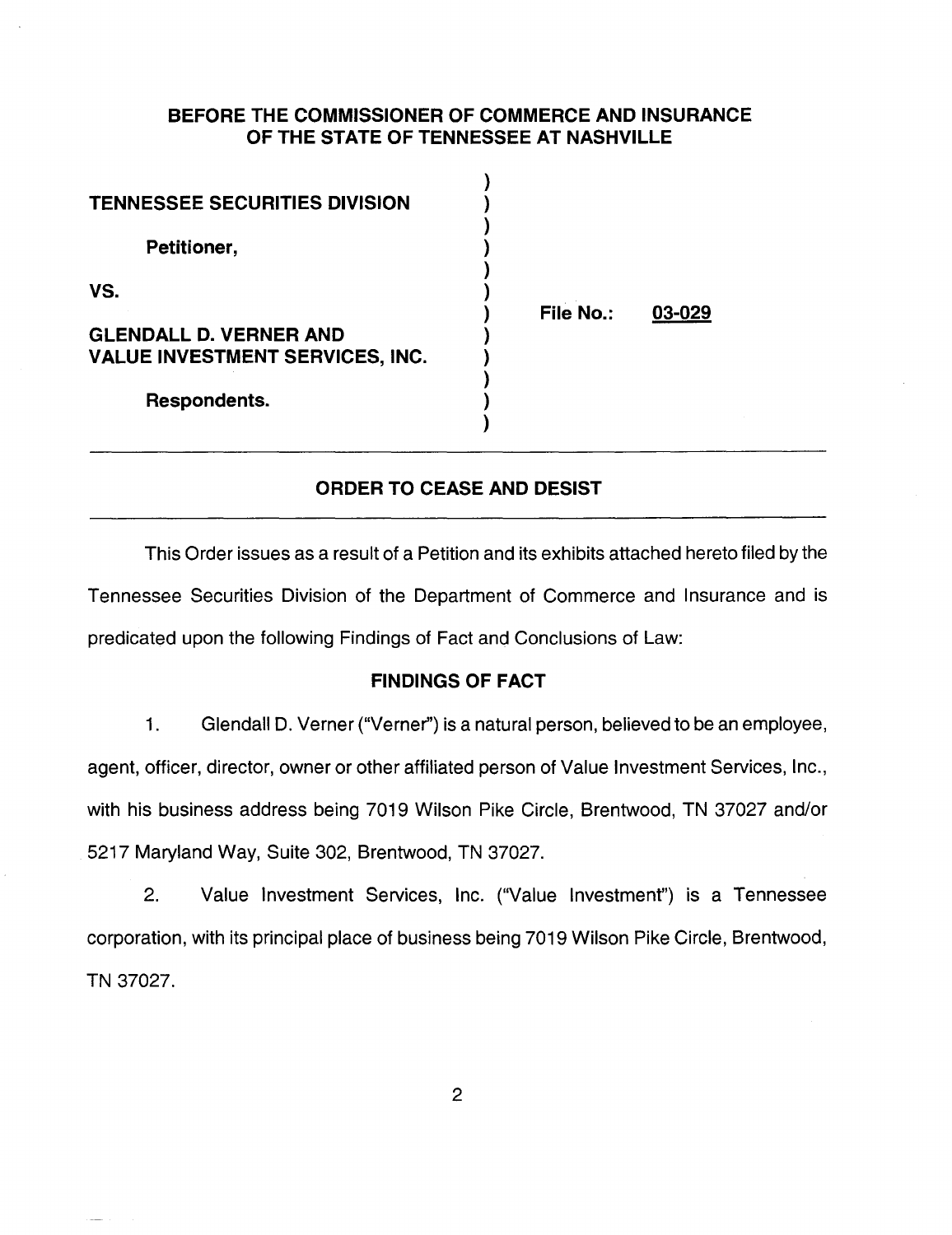3. Value Investment is currently offering and/ or selling securities from and/or in the state of Tennessee.

4. Verner is currently offering and/ or selling securities from and/or in the state of Tennessee.

5. On July 21, 2000, the Division received an Investor Complaint Questionnaire from James Vaughan ("Vaughan") stating that he had purchased stock and was promised that he could get his money back in ninety days. After repeated requests Vaughan has not been able to get his money back.

6. The background of the Vaughan matter is as follows. On August 21, 1996, Vaughan bought 100,000 shares of Caribbean Television Network, Inc. stock for \$50,000 through Verner of Value Investment. Verner promised Vaughan that he could double his money in ninety days.

7. At the end of the ninety days Vaughan asked for his money back. Verner told Vaughan that he would get his money, but it could take a couple of months for the money to get to him. As of April, 2003, Vaughan had still not received his money despite repeated requests.

8. In 1998, Vaughan finally received a copy of the stock certificate issued to James Vaughan. A Limited Price Put Option was attached. The option stated that Vaughan could deliver to the "Writer" 100,000 shares of Common Stock at the price of \$1.00 per share at any time beginning ninety (90) days after the date of the agreement, that being August 21, 1996, but no longer than one hundred and four (104) days after the date of the agreement, at which time the Option would expire.

9. The stock had Vaughan's middle initial incorrect. Additionally, the company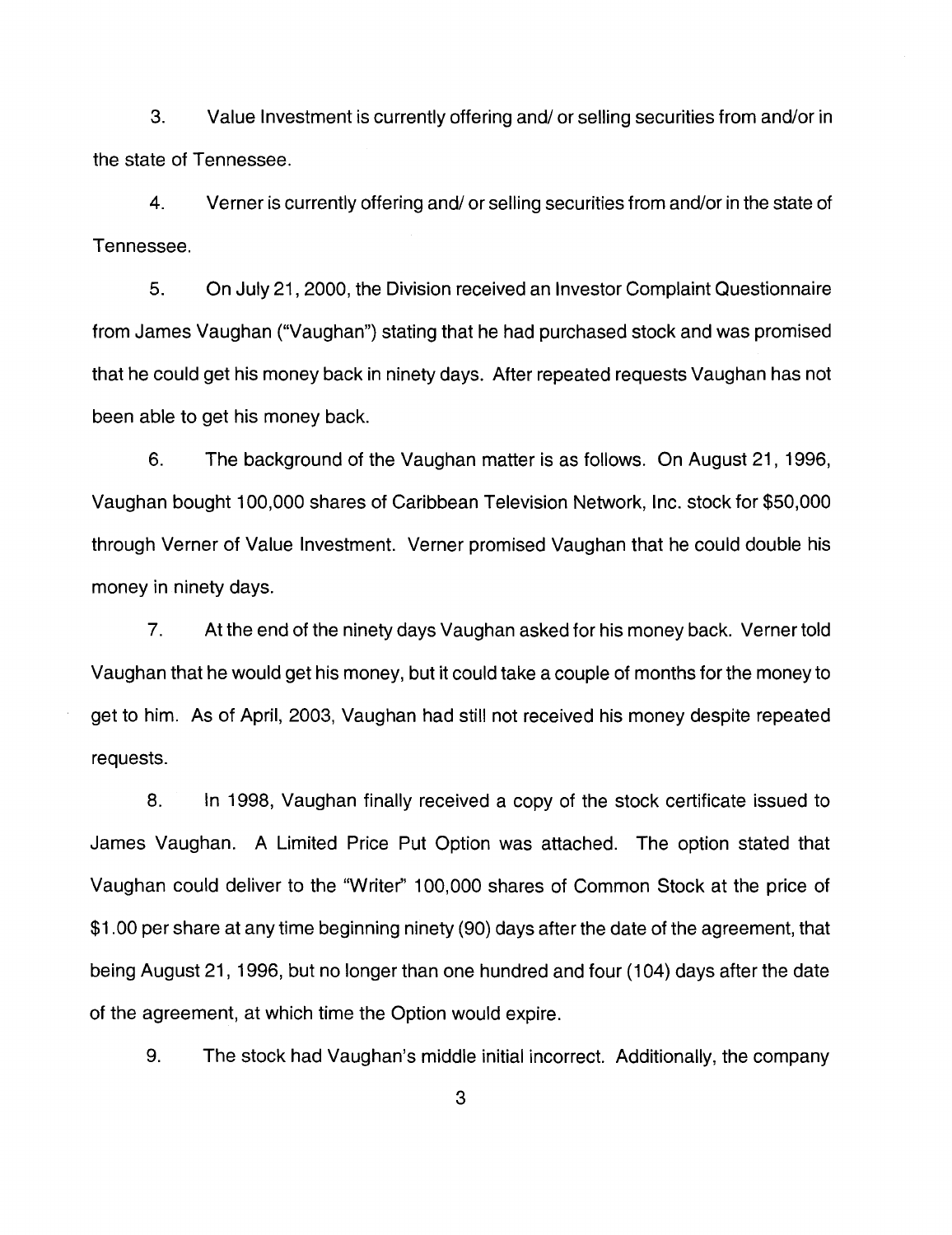name listed on the Limited Price Put Option was different from the name of the stock Vaughan had purchased.

10. Verner has been investigated by the Division previously. In 1991 his agent registration with NASD was revoked for non-payment of fines. The fines had been assessed after it was determined that Verner had engaged in private securities transactions without providing prior notice to his member firm.

11. Verner was convicted in 1994 of Securities Fraud in the Circuit Court of Williamson County, Tennessee in Cause No. 1-293-47. He was essentially sentenced to 4 years suspended. Verner successfully completed his probation.

12. Recently, there have been additional inquiries in regard to Verner and Value Investment. In August of 2003, the Division received an inquiry call about Verner. An elderly lady was being pressured to turn over all of her savings and retirement funds for purposes of investing in a Verner venture. The lady had already cashed out an IRA for \$83,600 for investment purposes with no return. A formal complaint, however, has not yet been received by the Division.

13. Additionally, in August of 2003, the Division received an Investor Complaint Questionnaire regarding Verner and Value Investment. An elderly lady had invested \$170,000 through Verner in 1998 and 1999. Verner informed the lady that the investments were safe and he promised the investments would yield a high return. The investor does not know what became of her money, and she has had no returns on the invested monies.

14. In October of 2003, an inquiry was called in from an elderly gentleman who had been approached to invest in one of Verner's ventures. This gentleman did not invest and refused to file a complaint at this time; however, he stated to the investigator that he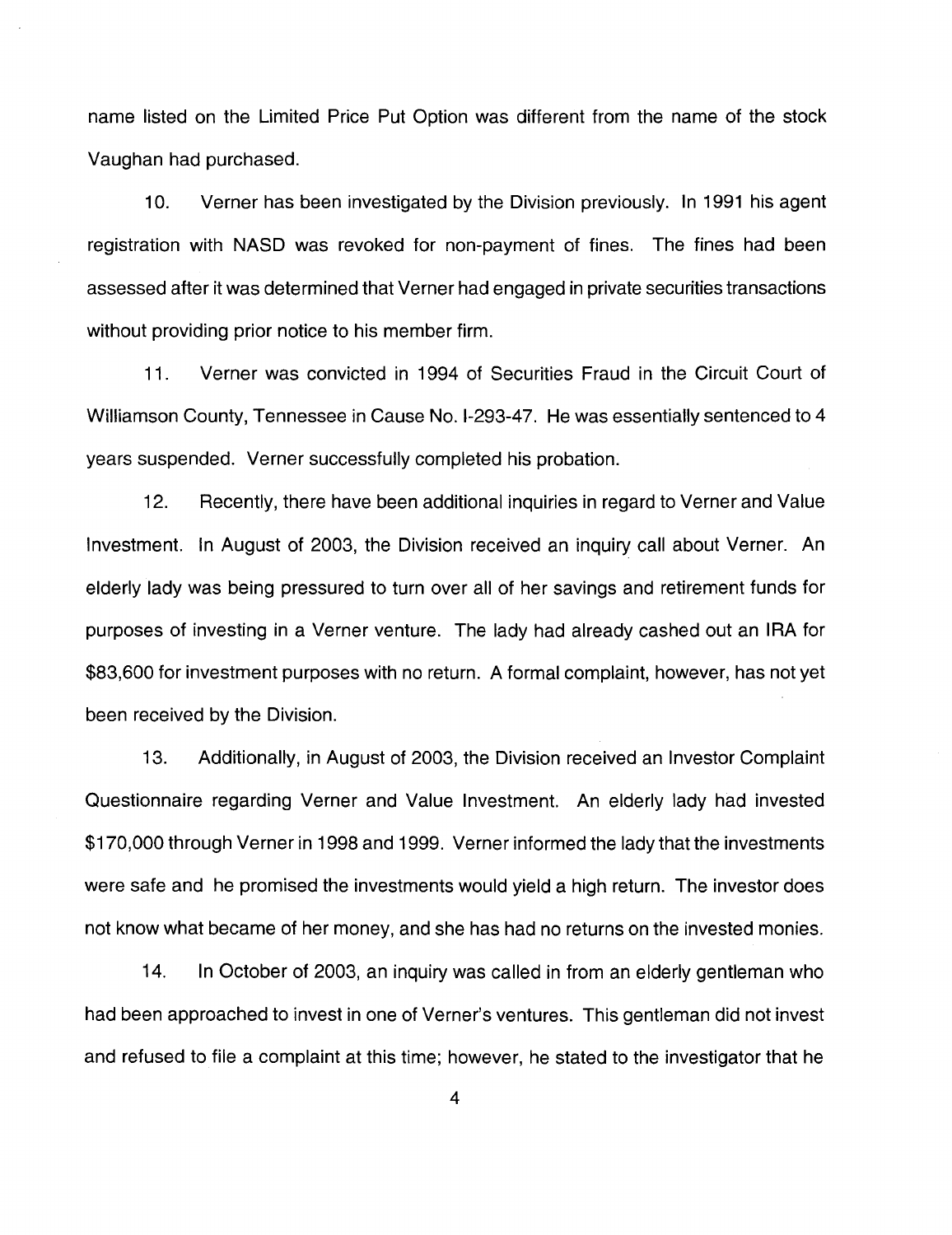just called to alert the Division that "they were out there trying to take people's money."

15. Respondent Value Investment is not registered as a broker-dealer, agent of a broker-dealer, or investment adviser with the Tennessee Securities Division pursuant to the Tennessee Securities Act of 1980. Nor has Value Investment registered any securities offerings with the Division.

16. Respondent Verner is not registered as a broker-dealer, agent of a brokerdealer, or investment adviser with the Tennessee Securities Division pursuant to the Tennessee Securities Act of 1980.

17. Value Investment has a phone listing in the current issue of the Nashville Business White Pages phone book. When the number is called, an answering machine picks up and a male voice states, "This is Glen Verner. Leave me a message, and I will return your call as soon as possible." Thus, it is believed by the Division that Verner and Value Investment are still in full operation.

18. It is unknown how many Tennesseans have invested, have been solicited to invest, or will be solicited to invest with Verner through Value Investment. The total amount invested as related to the subject of this investigation is \$50,000.00. However, the total amount invested by other victims is unknown, but could potentially be thousands of dollars depending on the number of investors. It appears that the respondents are targeting the elderly. The Division has no information to indicate that Respondents are not currently soliciting more potential investors from or in the state of Tennessee. It is believed that Respondents are still offering to sell and are selling unregistered securities from and in the state of Tennessee.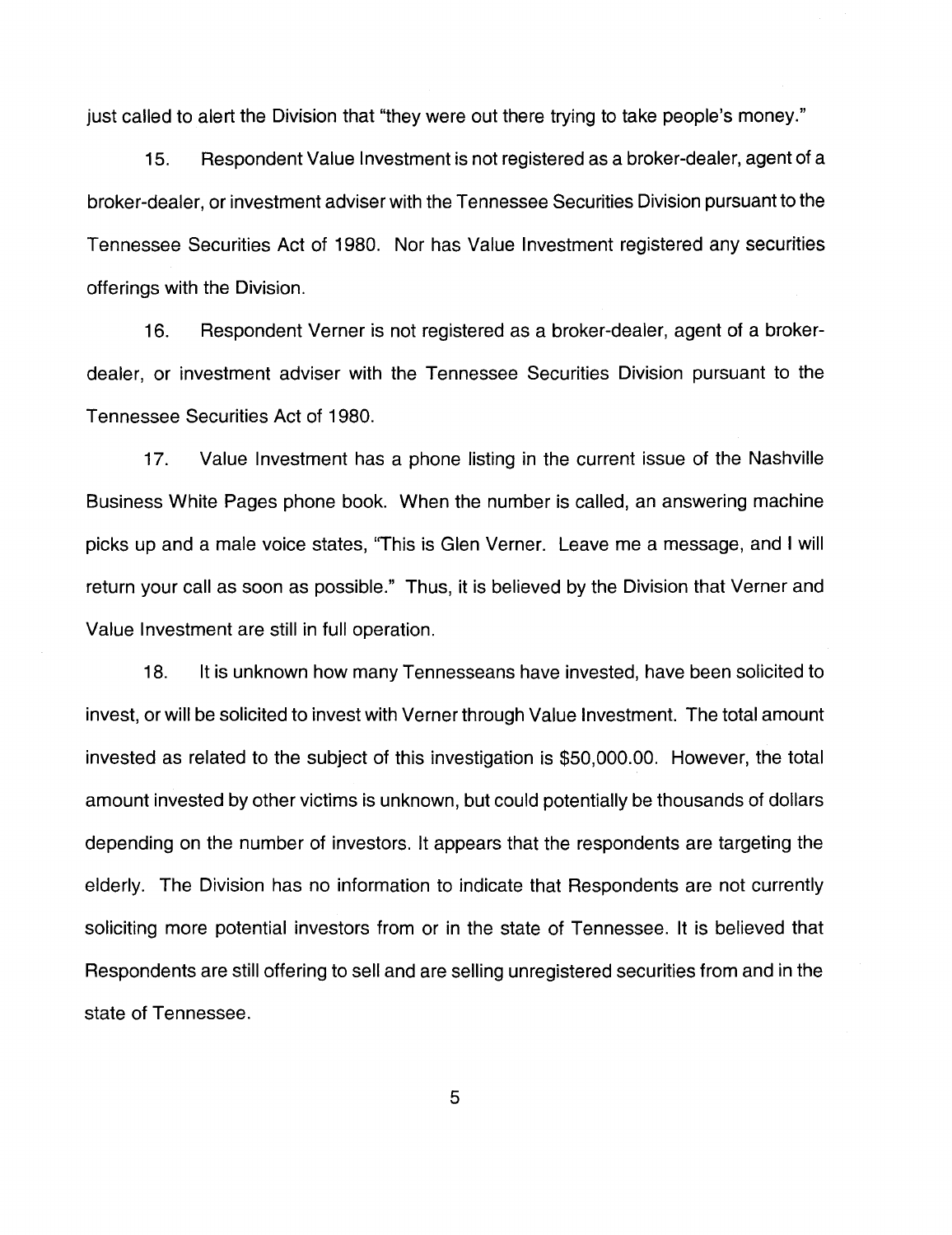#### **CONCLUSIONS OF LAW**

1. Tennessee Code Annotated §48-2-1 04 provides that it is unlawful for any person to sell any security in this state unless it is registered with the Division, qualified for an exemption pursuant to §48-2-1 03, or a covered security.

2. Tennessee Code Annotated § 48-2-102 provides that a security includes stock.

3. Tennessee Code Annotated §48-2-1 02 provides that a security includes investment contracts. In King v. Pope, 91 S.W.3d 314, 320-322 (Tenn. 2002), the court held that an instrument or agreement would be considered an investment contract when (1) an offeree furnishes initial value to an offeror, (2) a portion of this initial value is subjected to the risks of the enterprise, (3) the furnishing of the initial value is induced by the offeror's promises or representations which give rise to a reasonable understanding that a valuable benefit of some kind, over and above the initial value, will accrue to the offeree as a result of the operation of the enterprise, and (4) the offeree does not receive the right to exercise practical and actual control over the managerial decisions of the enterprise.

4. Based upon the Findings of Fact and the Exhibits filed by the Petitioner, the Respondents have violated and are violating Tennessee Code Annotated §48-2-104 by offering, issuing, and/or selling unregistered securities to Tennessee residents.

5. Tennessee Code Annotated §48-2-1 02(3) provides that a "broker-dealer" means any person engaged in the business of effecting transactions in securities for the account of others, or any person engaged in the business of buying or selling securities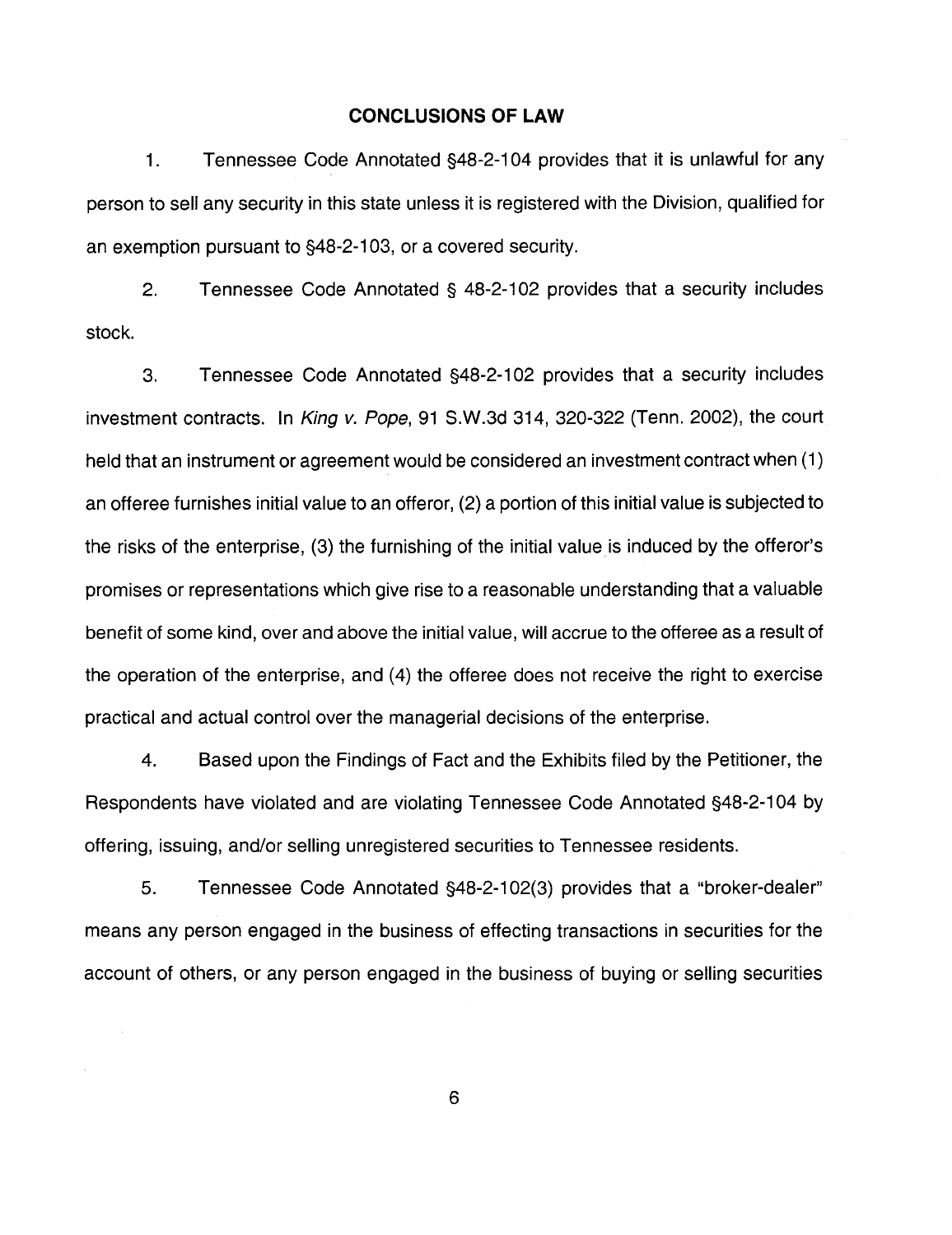issued by one (1) or more other persons for such person's own account and as part of a regular business rather than in connection with such person's investment activities.

6. Tennessee Code Annotated §48-2-1 02(2) provides that an "agent" means any individual, other than a broker-dealer, who represents a broker-dealer in effecting or attempting to effect purchases or sales of securities from or in this state.

7. Tennessee Code Annotated §48-2-109(a) provides that it is unlawful for any person to transact business from or in this state as a broker-dealer or agent unless such person is registered as a broker-dealer or agent under this part.

8. Tennessee Code Annotated §48-2-109(b) provides that it is unlawful for any broker-dealer to employ an agent to transact business as an agent unless the agent is registered under this part.

9. Based upon the Findings of Fact and the Exhibits filed by the Petitioner, Respondents have violated and are violating Tennessee Code Annotated §48-2-1 09(a) and (b) by acting as unregistered broker-dealers and/or employing unregistered agents to solicit Tennessee residents.

10. Based upon the Findings of Fact and the Exhibits filed by the Petitioner, Respondents have violated and are violating Tennessee Code Annotated §48-2-1 09(a) by acting as broker-dealers and/or unregistered agents of a broker-dealer from and in the state of Tennessee.

11. Tennessee Code Annotated § 48-2-121 provides that it is unlawful for any person, in connection with the sale or purchase of any security in this state directly or indirectly, (1) to employ any device, scheme, or artifice to defraud, (2) to make any untrue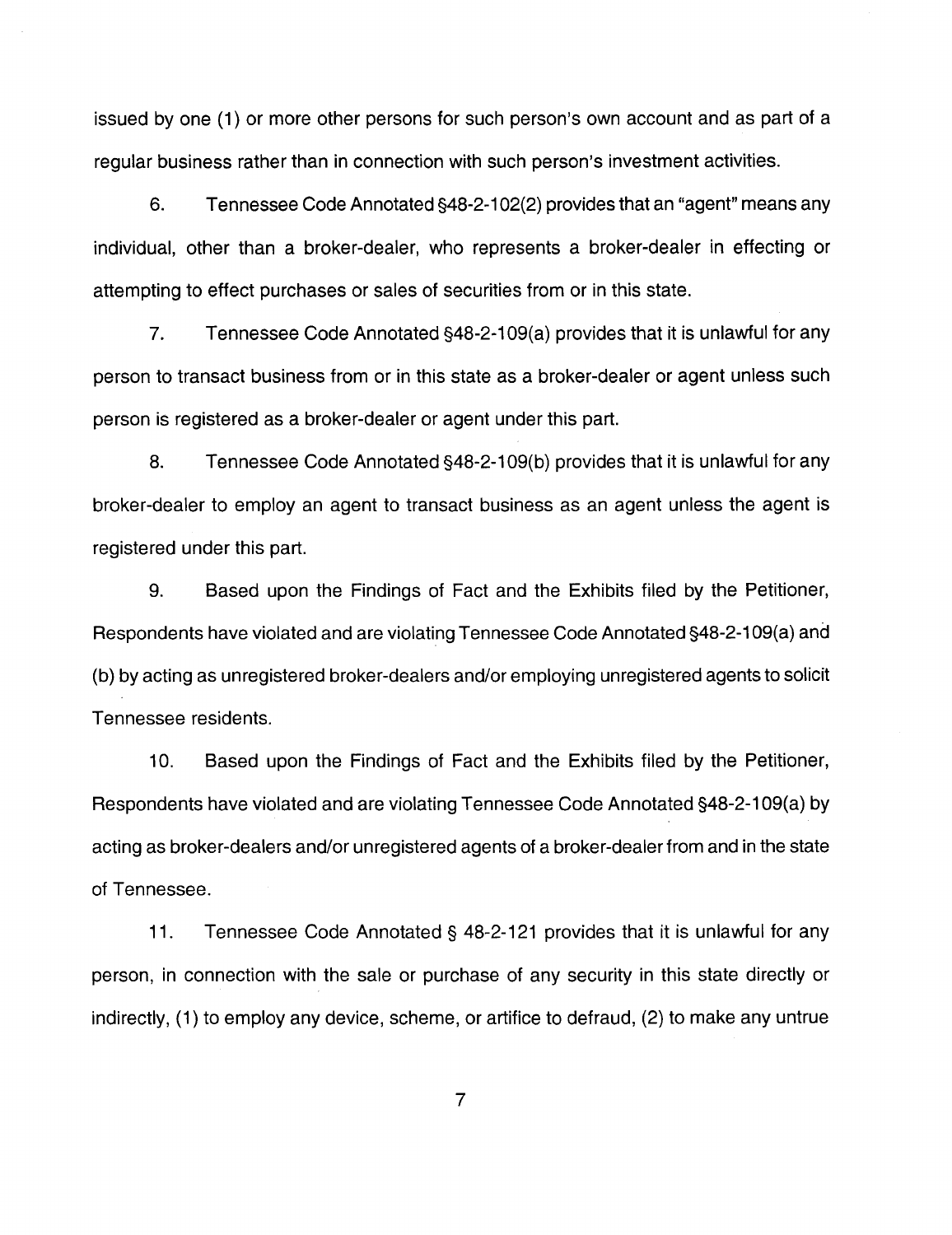statement of a material fact or omit to state a material fact necessary in order to make the statements made, in light of the circumstances under which they are made, not misleading, and/or (3) to engage in any act, practice, or course of business which operates or would operate as a fraud or deceit upon any person.

12. Based upon the Findings of Fact, the Respondents have violated and are violating Tennessee Code Annotated§ 48-2-121 by promising a guaranteed return on investments; by providing false information about potential investments to coerce potential investors to invest; by telling investors in Tennessee that the securities offered are registered or omitting to state that the securities are unregistered with the State of Tennessee, Department of Commerce and Insurance, Division of Securities; and by omitting to disclose the criminal conviction for securities violations of Verner.

13. Tennessee Code Annotated §48-2-116 provides that the Commissioner may make, promulgate, amend, and rescind such Orders as are necessary to carry out the provisions of the Tennessee Securities Act of 1980, as amended, and that such Order is in the public interest, necessary for the protection of investors and consistent with the purposes fairly intended by the policy and provisions of the Act.

14. Tennessee Code Annotated §48-2-116(e)(2) states, in pertinent part, that no Order may be entered without: 1) prior notice to affected parties, unless the Commissioner determines that prior notice would not be in the public interest and would be detrimental to the protection of investors; 2) an opportunity for a hearing before the Commissioner; and 3) written Findings of Fact and Conclusions of Law.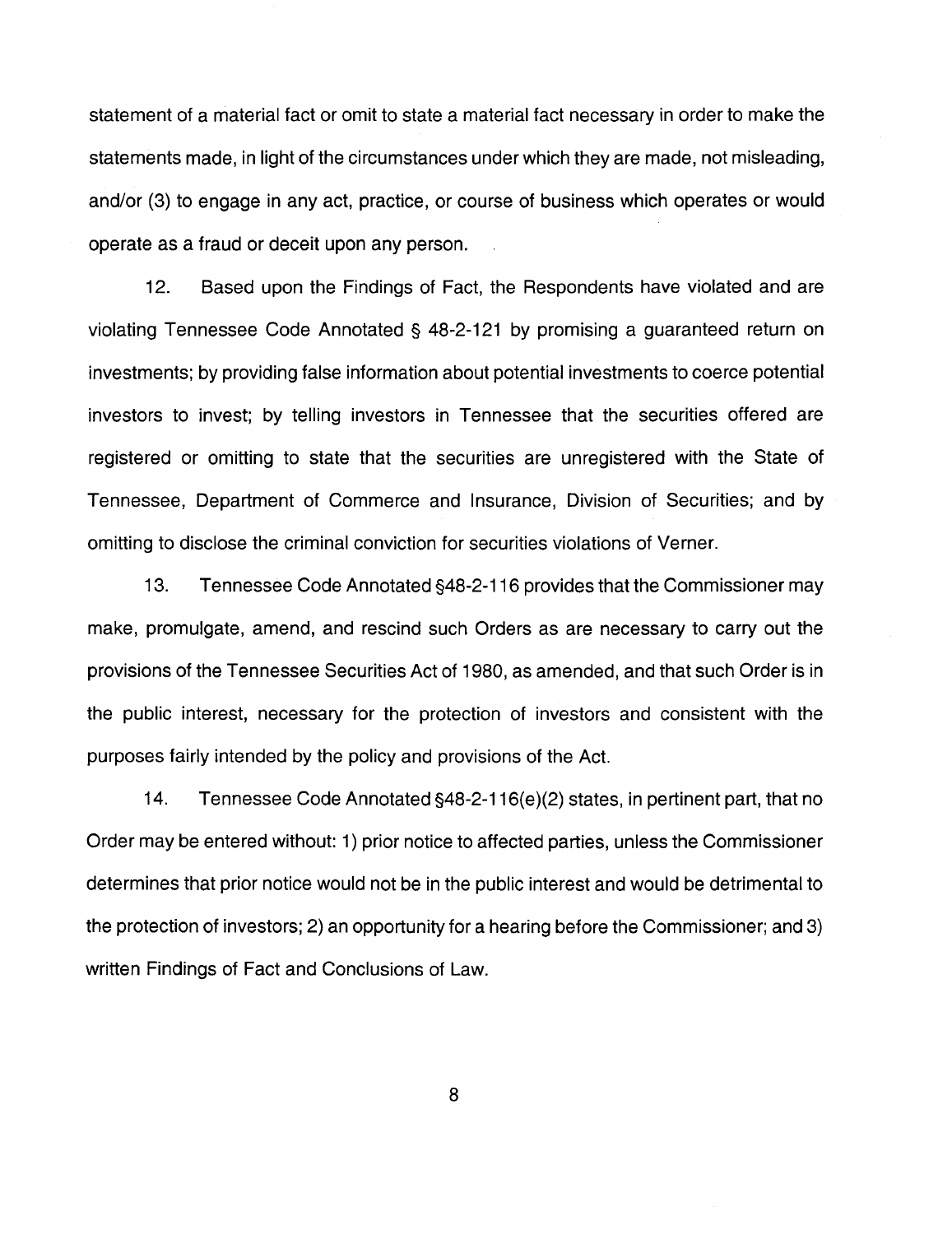15. Based upon the Findings of Fact, it would not be in the public interest and it would be detrimental to the protection of investors if prior notice of this Order were given to affected parties.

**NOW, THEREFORE,** in consideration of the foregoing, it is **ORDERED** that:

1. The Respondents, Glendall D. Verner and Value Investment Services, Inc., shall comply with the provisions of the Tennessee Securities Act of 1980, as amended. Specifically, IT IS ORDERED that the Respondents immediately cease and desist from the sale of unregistered stock, unregistered investment contracts, and any other unregistered securities to individuals in Tennessee and/or in other states, as well as immediately cease and desist from any activity associated with the sale of these and any other securities.

2. The Respondents, Glendall D. Verner and Value Investment Services, Inc., shall cease and desist in the further conduct as a broker-dealers from or in the state of Tennessee until such time as it is effectively registered with the Division to engage in such activity.

3. The Respondents, Glendall D. Verner and Value Investment Services, Inc., shall cease and desist in further conduct as agents of a broker-dealer from or in the state of Tennessee until such time each is effectively registered with the Division to engage in such activity.

4. All Respondents shall cease and desist the further offer and/or sale and/or issuance of unregistered securities from and in the state of Tennessee.

5. The Respondents shall cease and desist, from and in the state of Tennessee, in employing any device, scheme, or artifice to defraud, and/or making untrue statements of material fact or omitting to make statements of material fact, and/or engaging in any act,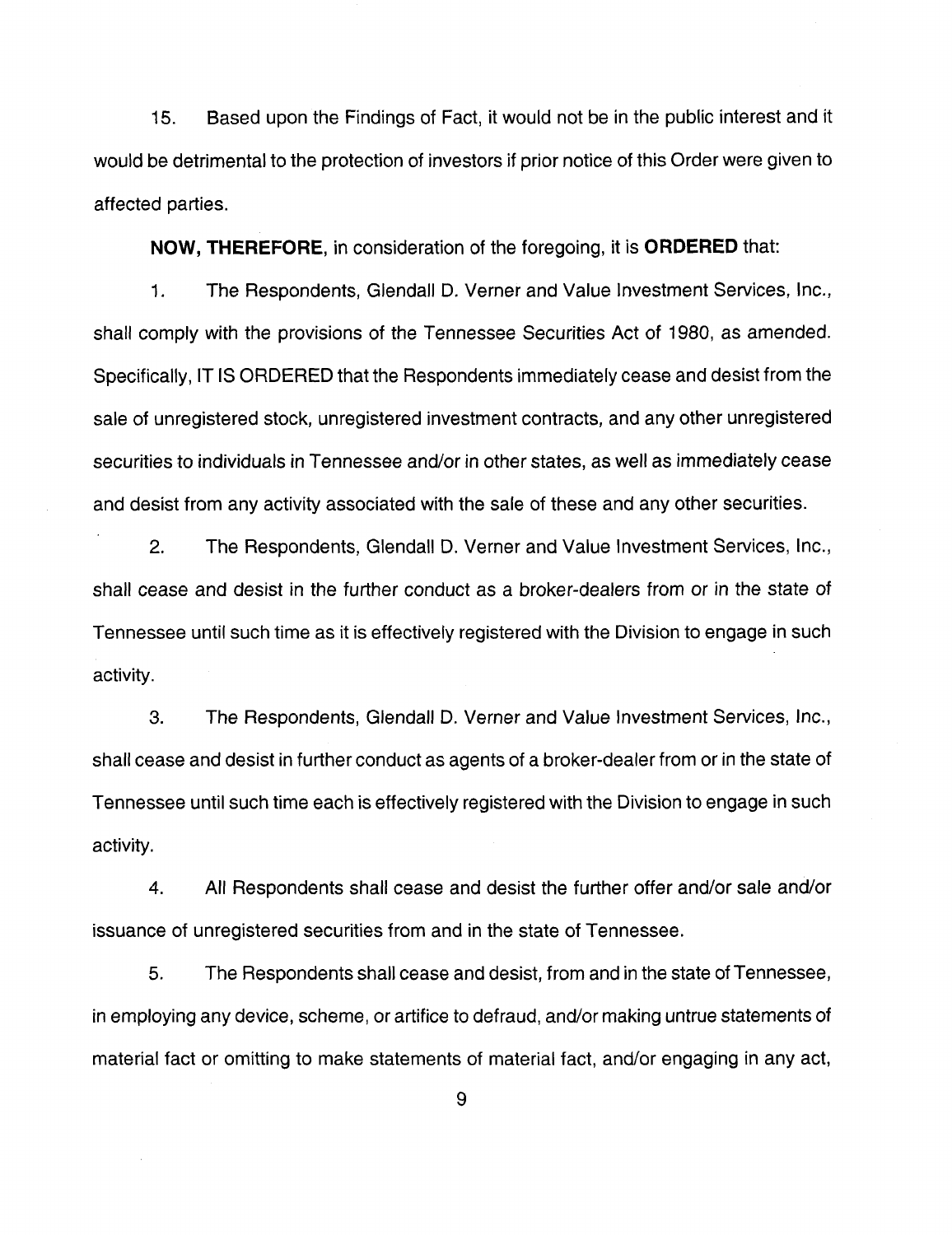practice, or course of business which operates or would operate as a fraud or deceit upon any person in connection with the sale of securities.

6. All persons in any way assisting, aiding, or helping any of the aforementioned Respondents in any of the aforementioned violations of the Tennessee Securities Act of 1980, as amended, Tennessee Code Annotated §§48-2-1 01 et seq. shall cease and desist from all such activities in violation of the Tennessee Securities Act of 1980, as amended.

This Order is not intended to prohibit any lawful conduct in which any of the Respondents might be engaged.

Entry of this Order shall not in any way restrict the Tennessee Securities Division or the Commissioner of Commerce and Insurance from taking further action with respect to these or other possible violations by Respondents of the Act or any of the Rules promulgated there under.

This Order shall become a Final Order 30 days from the date of its entry, unless written notification requesting a hearing is made within that 30 day period.

You are advised that you have the right to a hearing as to all matters raised in this Order. If you wish to exercise your right to a hearing, please notify:

# **DAPHNE D. SMITH ASSISTANT COMMISSIONER FOR SECURITIES STATE OF TENNESSEE, DEPARTMENT OF COMMERCE AND INSURANCE DAVY CROCKETT TOWER, SUITE 680 500 JAMES ROBERTSON PARKWAY NASHVILLE, TENNESSEE 37243**

Such request must be received within 30 days of the date of entry of this Order. Entered this  $16th$  day of  $0cb$   $h$   $\ell$ , 2003.